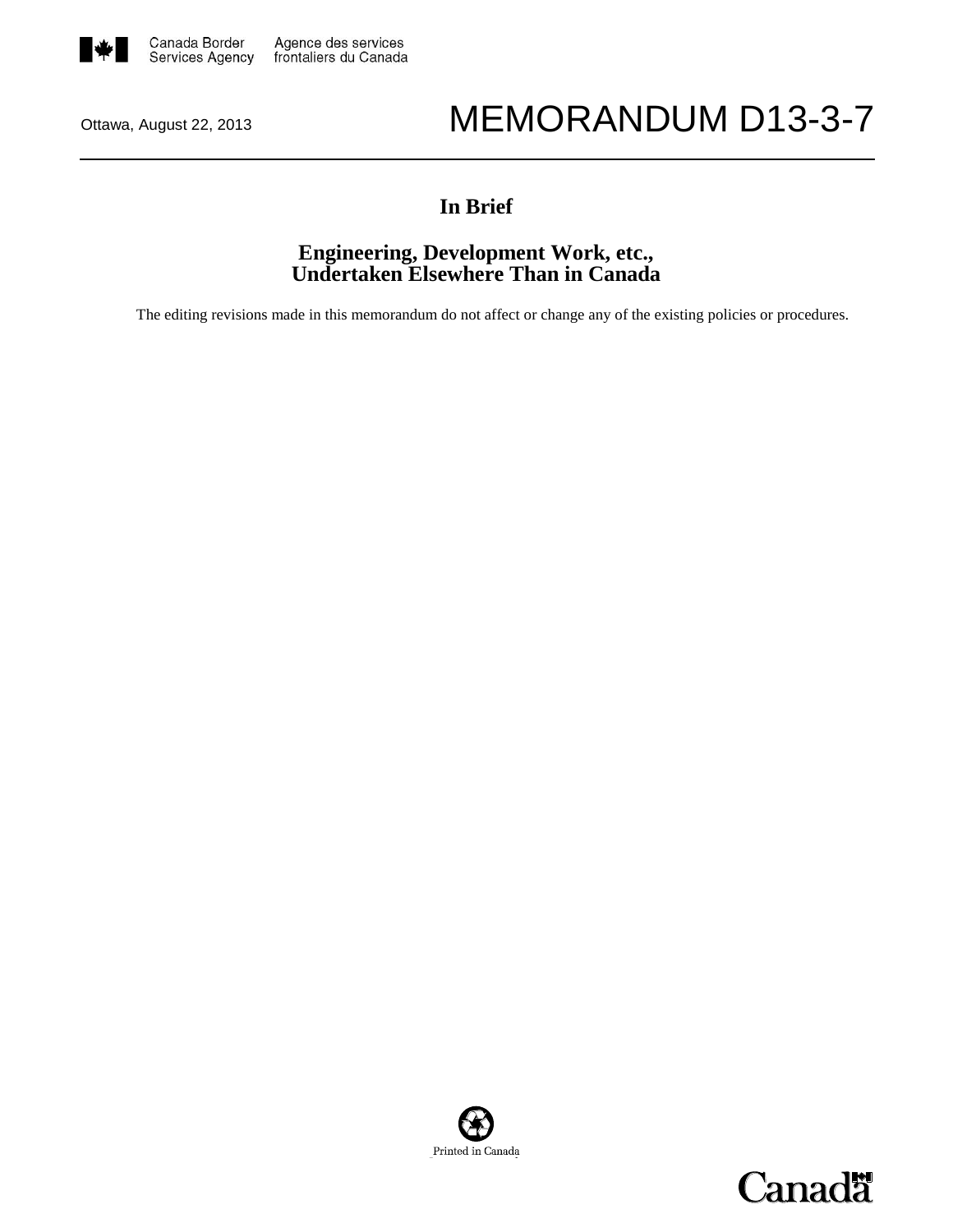

# Ottawa, August 22, 2013 MEMORANDUM D13-3-7

## **Engineering, Development Work, etc., Undertaken Elsewhere Than in Canada**

This memorandum explains the meaning and application of the term "undertaken elsewhere than in Canada" as it relates to certain goods and services provided by the purchaser free of charge, at a reduced cost, or paid to the vendor in connection with the production and sale for export of imported goods.

#### **Legislation**

Sections 45 to 53 of the *Customs Act*: [http://laws](http://laws-lois.justice.gc.ca/eng/acts/C-52.6/index.html)[lois.justice.gc.ca/eng/acts/C-52.6/index.html.](http://laws-lois.justice.gc.ca/eng/acts/C-52.6/index.html)

### **GUIDELINES AND GENERAL INFORMATION**

1. The term "undertaken elsewhere than in Canada" is introduced in subparagraph 48(5)*(a)*(iii) of the *[Customs Act](http://laws-lois.justice.gc.ca/eng/acts/C-52.6/index.html)*, which provides for the treatment of "assists". Refer to [Memorandum D13-3-12,](http://cbsa.gc.ca/publications/dm-md/d13/d13-3-12-eng.html) *Treatment of Assists in the Determination of the Value for Duty*.

2. Clause (D) of subparagraph 48(5)*(a)*(iii) states that the value of engineering, development work, art work, design work, plans and sketches "undertaken elsewhere than in Canada" and necessary for the production of the imported goods is to be added to the price paid or payable in determining the value for duty.

3. The implication in paragraph 2 is that the value of engineering, development work, etc., "undertaken in Canada" is not to be added to the price paid or payable in determining the value for duty under the transaction value method even when the conditions of subparagraph 48(5)*(a)*(iii) are met.

4. Payments for engineering, development work, art work, design work, plans and sketches that are made to the vendor are "in respect of the goods" pursuant to the definition of the price paid or payable in subsection 45(1). Such activities for which payment is made to the vendor by a purchaser, regardless of the stage of design or production at which they occur, are considered necessary for the production of imported goods and cannot be excluded in whole or in part from the price paid or payable for the goods. Such payments are not assists pursuant to paragraph 48(5)*(a)*.

5. "Undertaken in Canada" means that the above goods and services must be carried out within the geographical boundaries of Canada.

6. Subsection 45(1) in defining "identical goods" and "similar goods" states that imported goods for which engineering, development work, art work, design work, plans and sketches undertaken in Canada were supplied by the purchaser free of charge or at a reduced cost for use in connection with the production of the imported goods cannot be considered "identical" or "similar" goods to other imported goods. Therefore such goods cannot be used in applying the following provisions:

*(a)* subsection 48(3), in which the transaction value of identical or similar goods is used to establish the acceptability of a transaction value in a sale between related persons (refer t[o Memorandum D13-4-5,](http://cbsa.gc.ca/publications/dm-md/d13/d13-4-5-eng.html) *Transaction Value Method for Related Persons*);

*(b)* sections 49 and 50, in which the value for duty is determined on the basis of the transaction value of identical or similar goods (refer t[o Memorandum](http://cbsa.gc.ca/publications/dm-md/d13/d13-5-1-eng.html)  [D13-5-1,](http://cbsa.gc.ca/publications/dm-md/d13/d13-5-1-eng.html) *Application of Sections 49 and 50 of the Customs Act*); and

*(c)* subsection 51(3), in which the value for duty may be derived from the price per unit drawn from sales in Canada of identical or similar goods (refer to [Memorandum D13-7-1,](http://cbsa.gc.ca/publications/dm-md/d13/d13-7-1-eng.html) *Deductive Value Method – Determination of the Price Per Unit*).

7. Paragraph 52(3)*(c)* states that only the costs, charges, or expenses actually incurred by the producer for engineering, development work, etc., undertaken in Canada and supplied for use in the production of the goods being appraised is to be included in the value for duty determined under the computed value method (section 52). Refer to [Memorandum D13-8-1,](http://cbsa.gc.ca/publications/dm-md/d13/d13-8-1-eng.html) *Computed Value Method*.

#### **Additional Information**

8. For more information, within Canada call the Border Information Service at **1-800-461-9999**. From outside Canada call 204-983-3500 or 506-636-5064. Long distance charges will apply. Agents are available Monday to Friday (08:00 – 16:00 local time/except holidays). TTY is also available within Canada: **1-866-335-3237**.